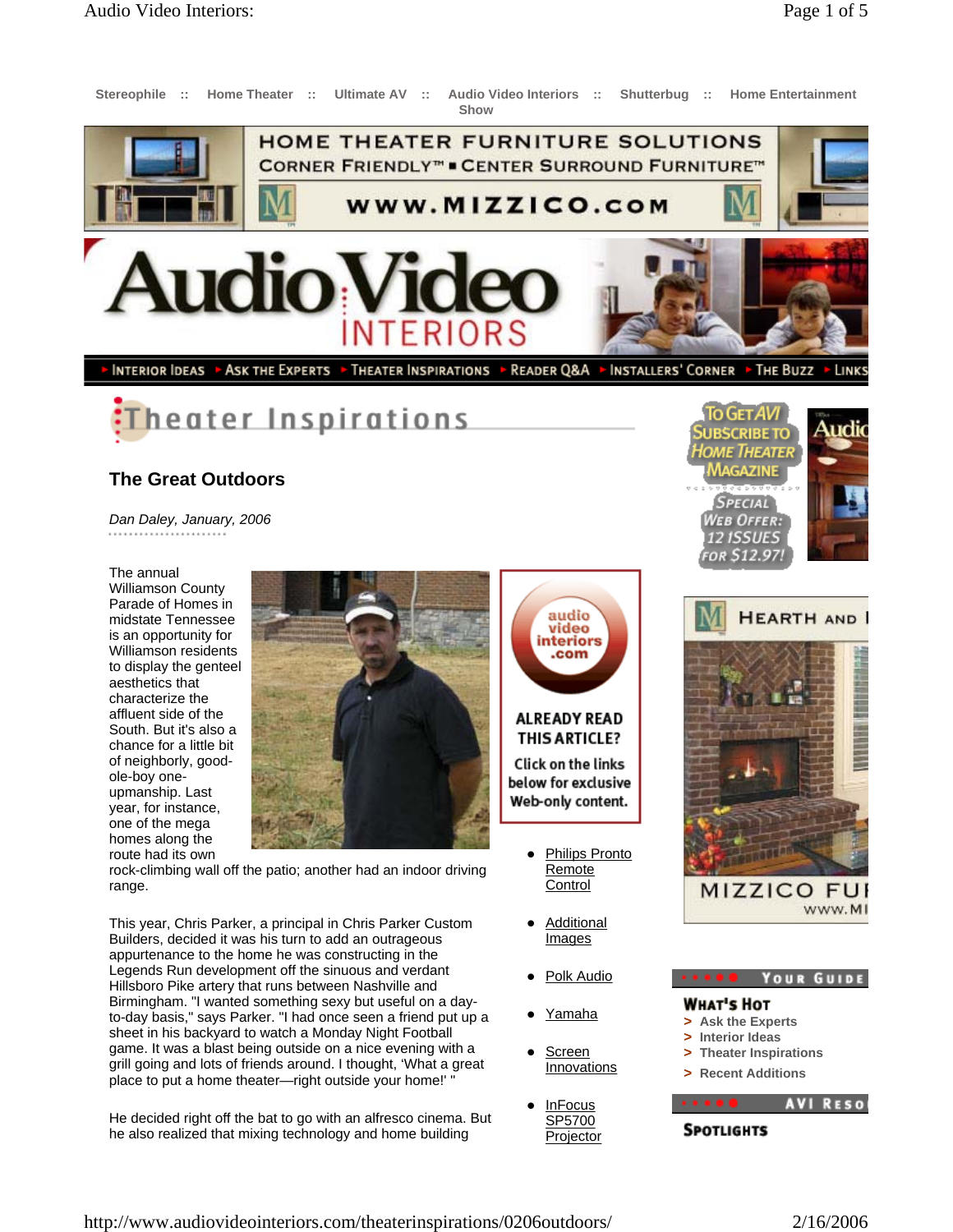**Outdoor Lighting Perspectives** 

Hooper relished the prospect of the project. To stay within budget, he decided to use Polk Audio and Yamaha sound components and a Screen Innovations screen. Due to the uncontrollable aspects of an outdoor environment, he knew installation would be the key to a successful outcome. "The biggest hurdle is locating two crucial components: the screen and the projector," Hooper explains. "Both have to be safe and dry, but both have to be out in the elements to make the outdoor system work."





The screen is positioned in a soffit above three oversized windows that illuminate the home's kitchen. In the soffit, two-by-fours tied into the second-floor joists create a truss from which Hooper could hang the



- **> Impact Acoustics**
- **> Vikuiti See Clear Now**
- **> DLP . . . See It > XM Experience**



## **AUDIO VIDEO SITES**

- **> Ultimate AV > Home Theater**
- 
- **> Stereophile**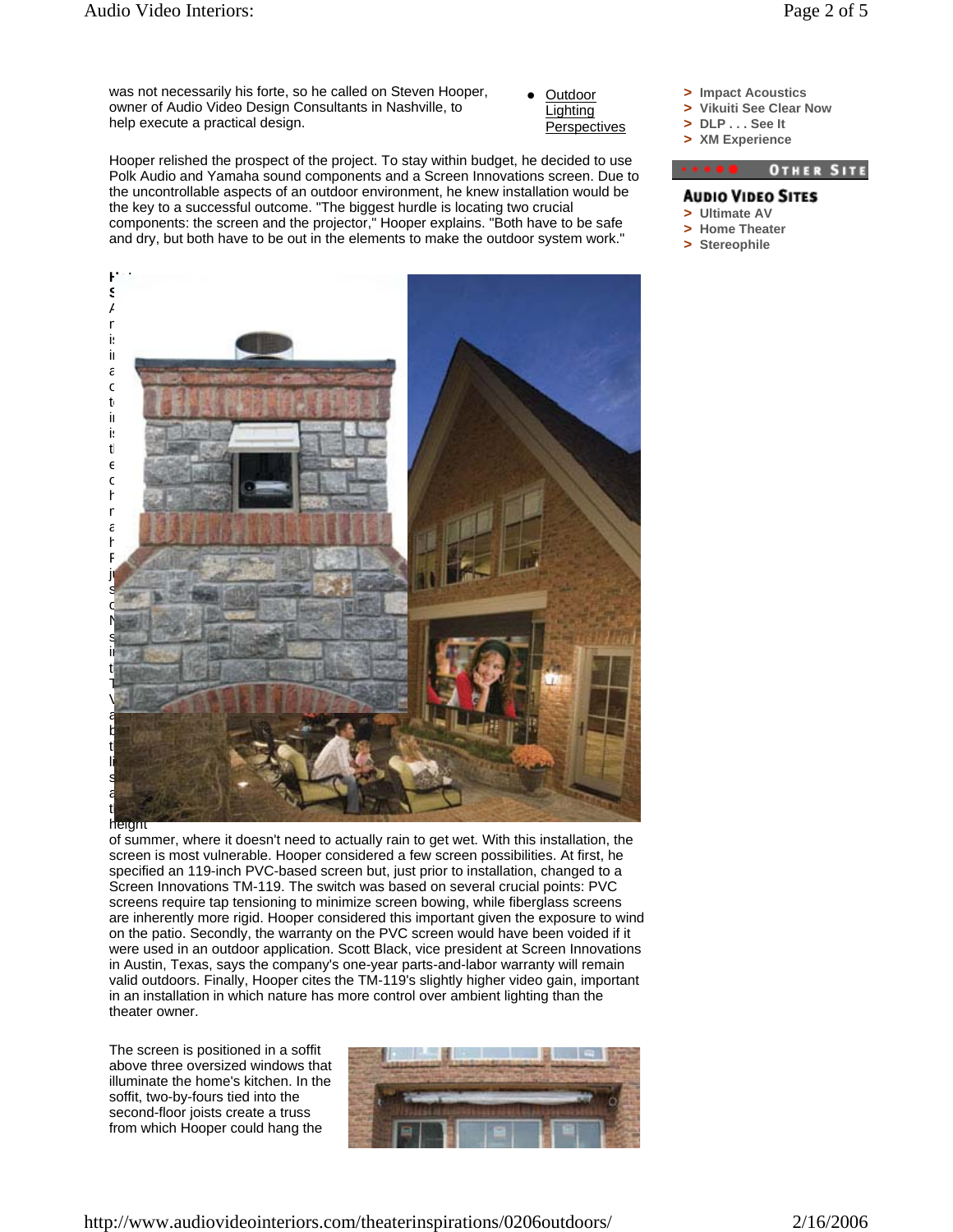## screen and motor using threaded

bolts. This is how you would hang the combination in a conventional theater, he says. Moisture is kept at bay by a combination of a tight screen wind and a cover over the soffit. The cover is made from the same type of wood that is used for the shake shingles that trim parts of the house. The screen fits through a slit in the cover panel.

The window placements were not random and are evidence of how helpful it is to have the outdoor theater design as part of the overall architectural plan: The windows are recessed, with brick borders that are flush with the soffit to help prevent wind from getting behind the screen and flapping it.

Hooper chose the InFocus 5700 projector because of its good longthrow performance—in this case, it's



nearly 20 feet to the screen—and its low profile. Both are important: The plan called for the projector to hang on a Peerless mounting bracket from a wood panel in a compact enclosure in an 8-foot-high, stand-alone natural-gas-fueled fireplace. The fireplace is located on the opposite side of the patio from the kitchen windows. The enclosure has a swinging door, ornamented to match the patio's accents, that seals out the elements when it's not in use. The projector's cubbyhole is, of course, located away from the heat center of the fireplace. The team programmed the system's moving parts—the screen and the projector-housing door—as a macro to a single button on a Philips Pronto remote control. As an added precaution, they installed a moisture-alert device—the same type used in home-security systems to sound an alert in the event of water leaks—into the remote-control system. The device will automatically roll up the screen, close the projector enclosure door, and shut the system off in the event of rain while the system is unattended.

The remote control is an RF type. "I would have gone with infrared for an indoor installation, but sunlight interferes with IR operation," Hooper explains. Sixteen-gauge ProConnect wires run through PVC conduits that the builder and installer embedded into the patio prior to pouring concrete. They set the system's electronic components, including a Denon 1920 DVD player and a Denon AVR-3805 receiver, on shelving in a small, shallow closet just inside the patio door. The location was purposeful: It keeps home runs from components to the projector and screen motor as short as possible in this case, less than 25 feet.

## **Sound & Lights**

The outdoor theater is designed for 5.1 surround sound. Hooper chose StereoStone faux-rock speakers. The LCR array and subwoofer are in a planter in front of the kitchen windows, and two Polk surround speakers are in planters at the rear edge of the patio.

Low-frequency response outdoors is the biggest challenge for audio, says Hooper—there is little resonant area available (such as walls or a ceiling) with which the sub can interact. Midrange and high frequencies, however, will come across as good as the speakers allow. "We don't need bass traps in this installation," Hooper deadpans. "But we know that there's a limit to how much control you have to exert over the sound when you're outdoors." The power

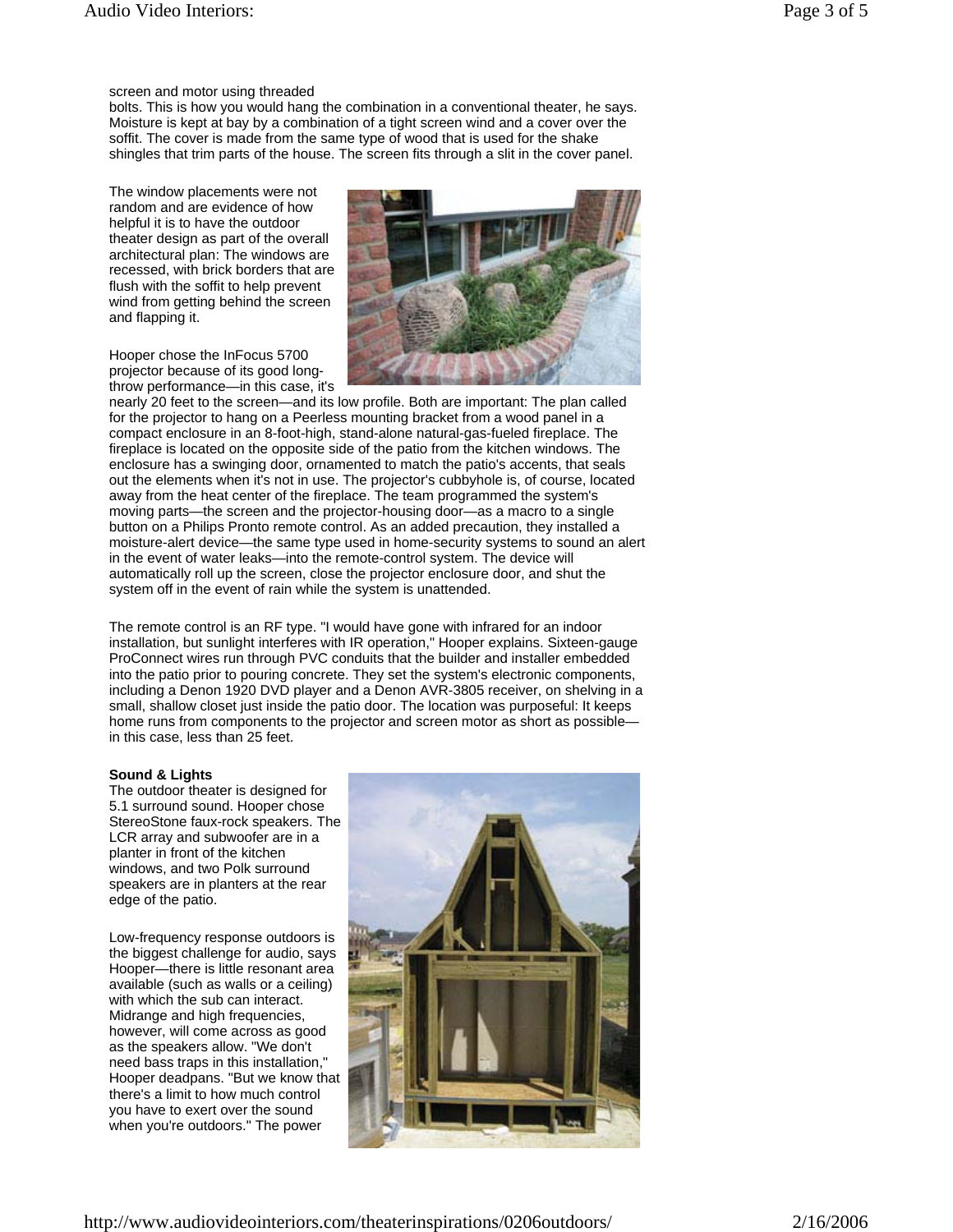They may need all of it—the constant din of crickets characterizes summer nights in Tennessee.

The outdoor lighting is a \$5,000 package done by Outdoor Lighting Perspectives. Viewers will sit in well-heeled patio furniture or on built-in wood benches along the perimeter of the patio. "We had to keep in mind that this was going to be a conventional patio most the time, so we needed to keep it flexible," Hooper explains.

Celestial lighting, open-air acoustics, the occasional possum waddling by—these are the trade-offs implicit in an outdoor home theater. It's not going to have the same critical performance aspects that are expected of an indoor theater. But, says Hooper, "The compensation is the vibe. You're outside on a summer night, watching baseball on a big screen; the grill is going. Once you adjust your expectations, you're going to have a good time."

*Exclusive Web-Only Content & Links:* Philips Pronto Remote Control, Additional Images, Polk Audio, Yamaha, Screen Innovations, InFocus SP5700 Projector, Outdoor Lighting Perspectives

*Article Continues: How It Works for You*

Article TOC

**> Page 1 How It Works for You**

**Additional Images**



- 6.1 & 7.1 Speaker Systems Blow Your Mind Not Your Budget 2005 "Editor's Choice" Recipient www.orbaudio.com
- Fabric Stage Set Design stretch shapes, projection screens Rent, buy, or custom designs www.PinkIncDesign.com
- Home Theater Accessories All the answers on one site! Reviews, tips, money-saving links. HomeTheaterFocus.com
- Speaker-of-the-Year The Award-Winning Home Theater Speakers Everyone's Talking About. RoundSound.com
- Home Theater Seating Free butt shakers Quick shipping Wall, Floor and Ceiling Treatments flcsd.com

CES SAVE THIS CES EMAIL THIS CES PRINT THIS CX MOST POPULAR